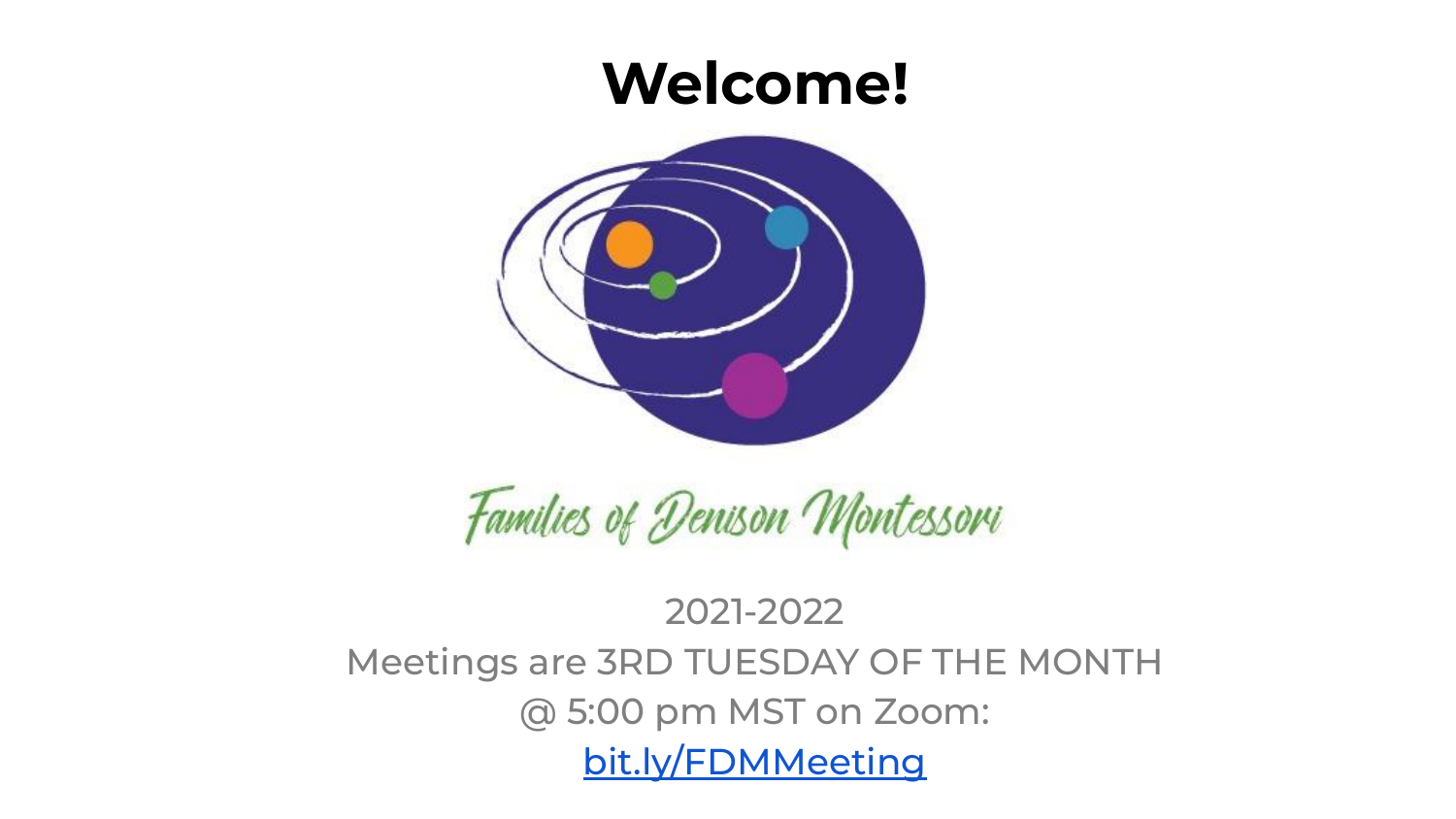## **About Families of Denison Montessori**

Families of Denison Montessori (FDM) is a 501c3 Non-Profit which acts as the school's Parent-Teacher Organization and exists for charitable and educational purposes to Denison Montessori School.

We are composed of parent volunteers and staff members.

The purpose of FDM is to enhance and support the educational experience at Denison Montessori School, to develop a closer connection between school and home by encouraging parent involvement and to improve the environment at Denison through volunteer and financial support.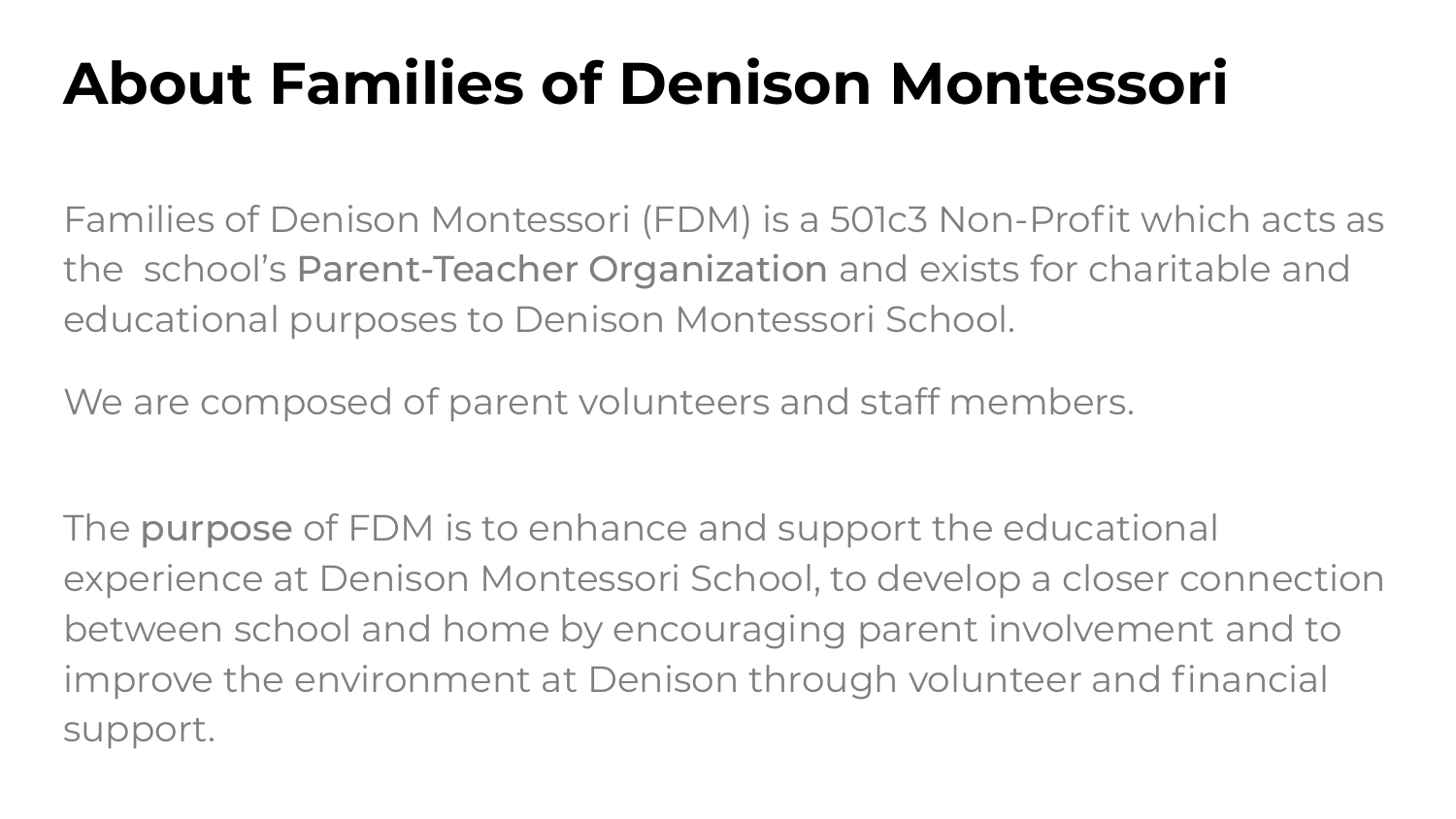#### **Board Members**

Chair: Kacey Bennett

Vice Chair: Morada Peterson Tripp

Fundraising Liason: Alex Ledesma

Treasurer: Christina Madera

Secretary: Vickie Ortega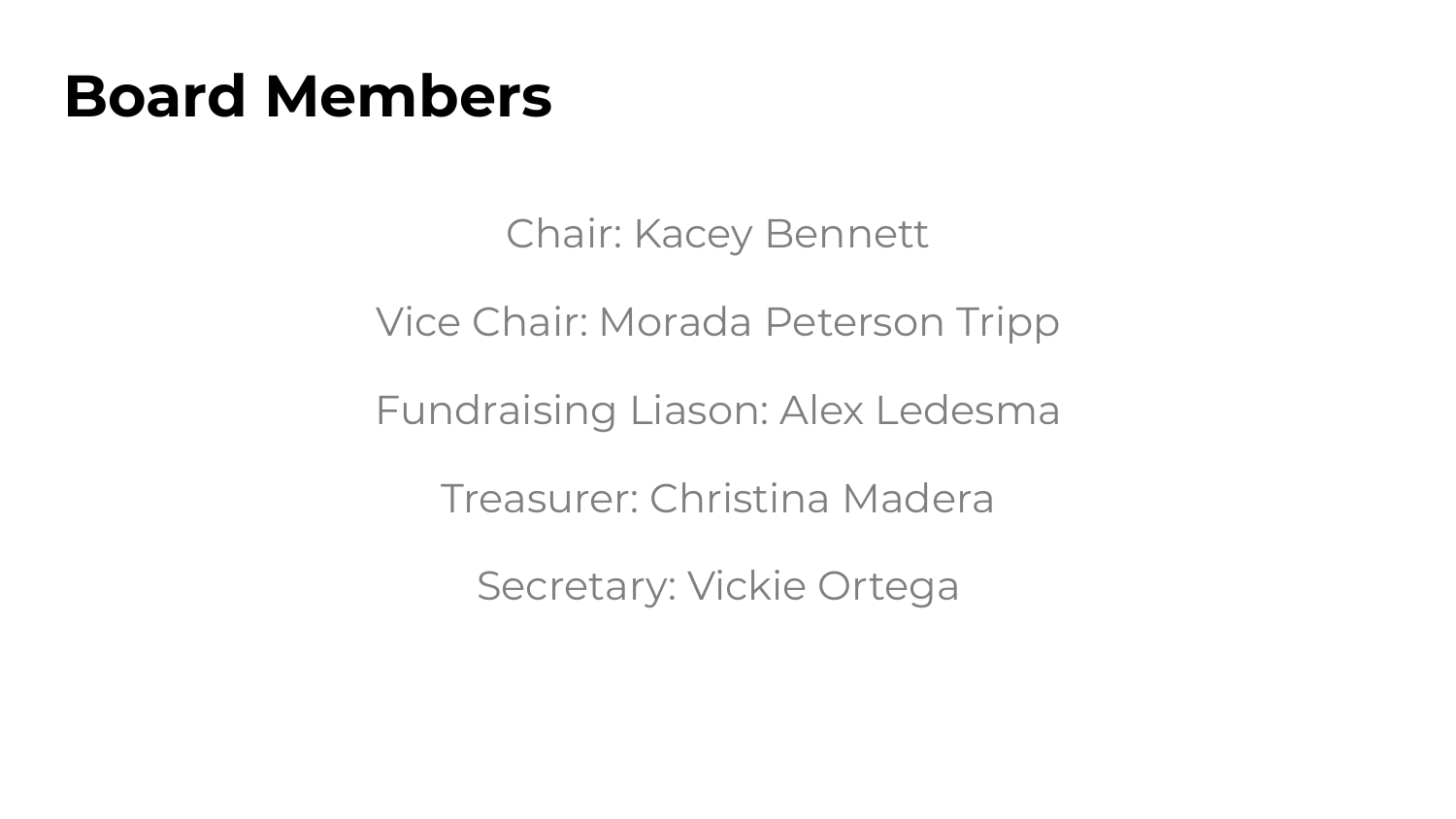### **Committees**

Committees are created and designated for specific fundraisers, programs & events.

Current Committees include: Fun Run, Book Fair-tied to read-a-thon,, Teacher Appreciation, Wake up Wednesdays, Dine for Denison, Coin Collection, Garden, Denison Achieves, Field trips, Teacher Wish lists, Grants/donation opportunities.

We welcome ideas for new committees, and new opportunities to serve the community and students of our school.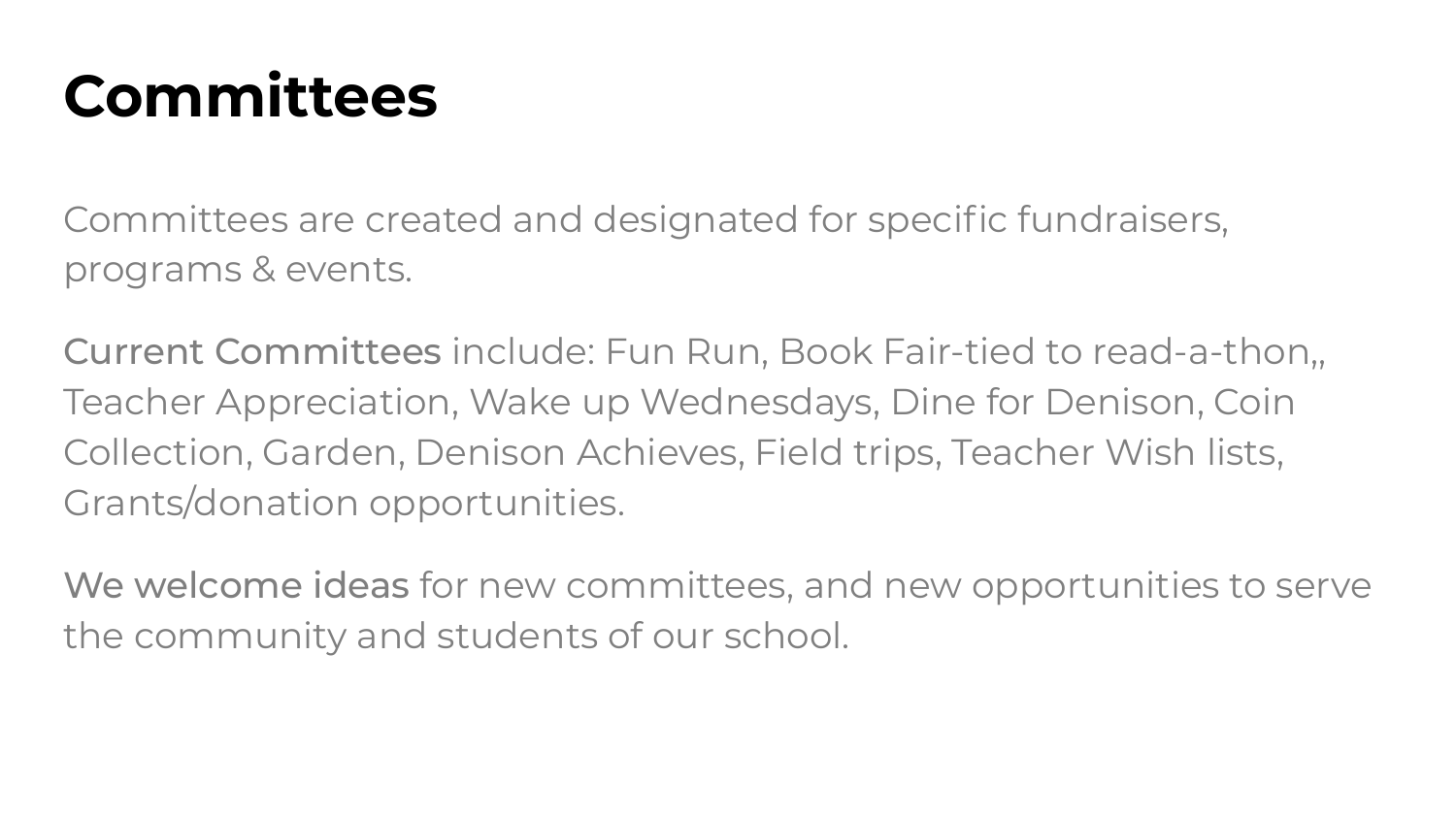## **Fundraising**

- ★ [King Soopers,](https://www.kingsoopers.com/i/community/community-rewards) [City Market,](https://www.citymarket.com/i/community/community-rewards) [Amazon smile,](http://www.smile.amazon.com) [American Furniture](http://afw.com), Dining for Denison and [PayPal donations](https://bit.ly/DonateDenison) all go to a general flex fund used to support community building, staff appreciation and unforeseen needs.
- ★ Funded by Denison Achieves we collaborated with teachers on [Teacher Wish Lists](https://bit.ly/TeacherWishDenison), to have money outside the district budget with flexible use for needed classroom materials, activities and student support.
- ★ FDM sponsors the Fun Run, which raises more than \$9,000 funding for upcoming field trips.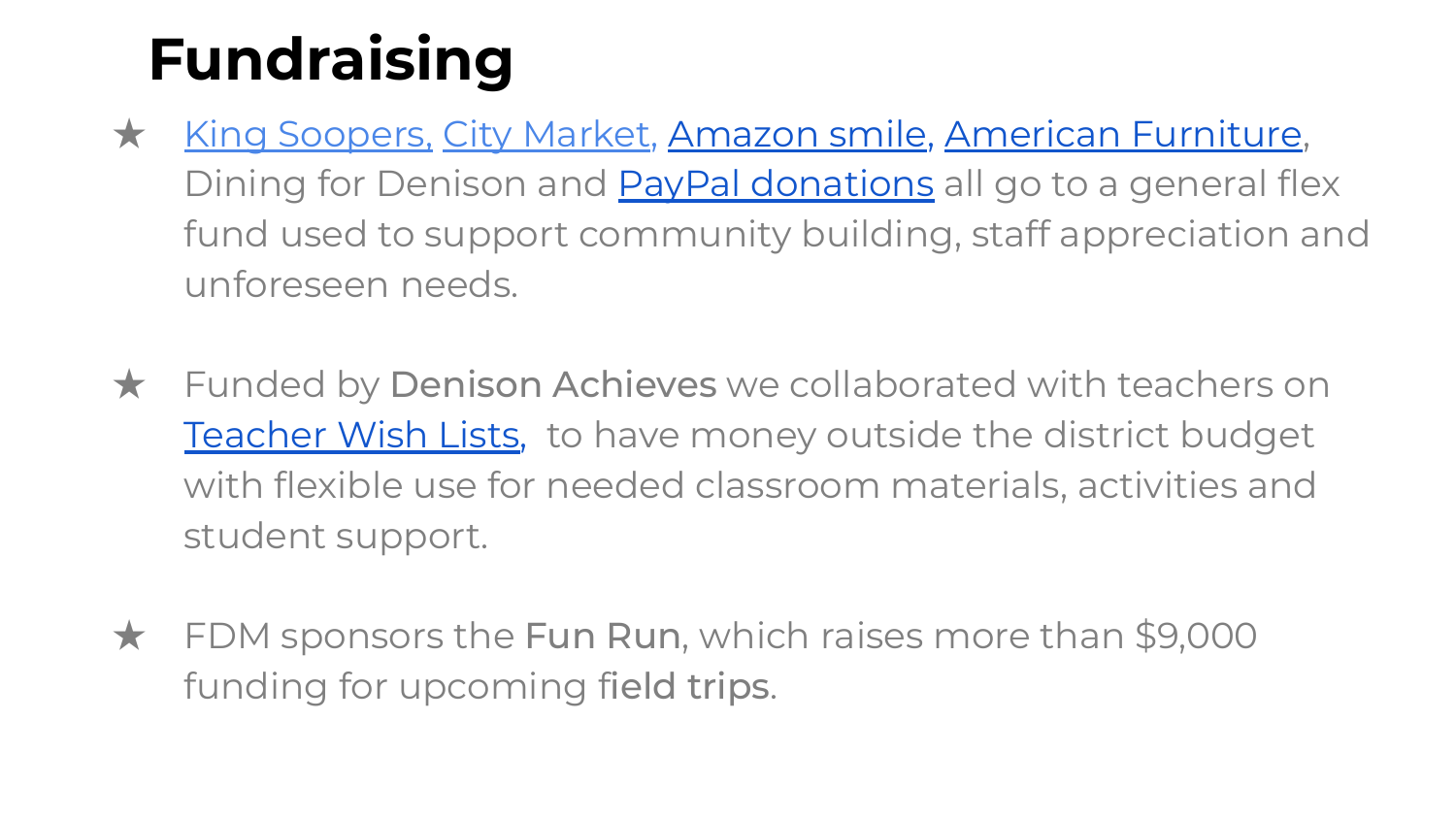## **Fundraising cont..**

- ★ Book Fairs we run are Usborne in the fall and Scholastic in the spring which helps literacy by supporting students reading in classrooms, the library and home.
- ★ Coin Collection-throughout the year classrooms have jars collecting spare change.
- ★ Dining for Denison- Dine out at a select restaurant and Denison earns funds for our programs! Watch for Flyer posts with dates and times.
- ★ We are always looking for new ideas and support! Contact us!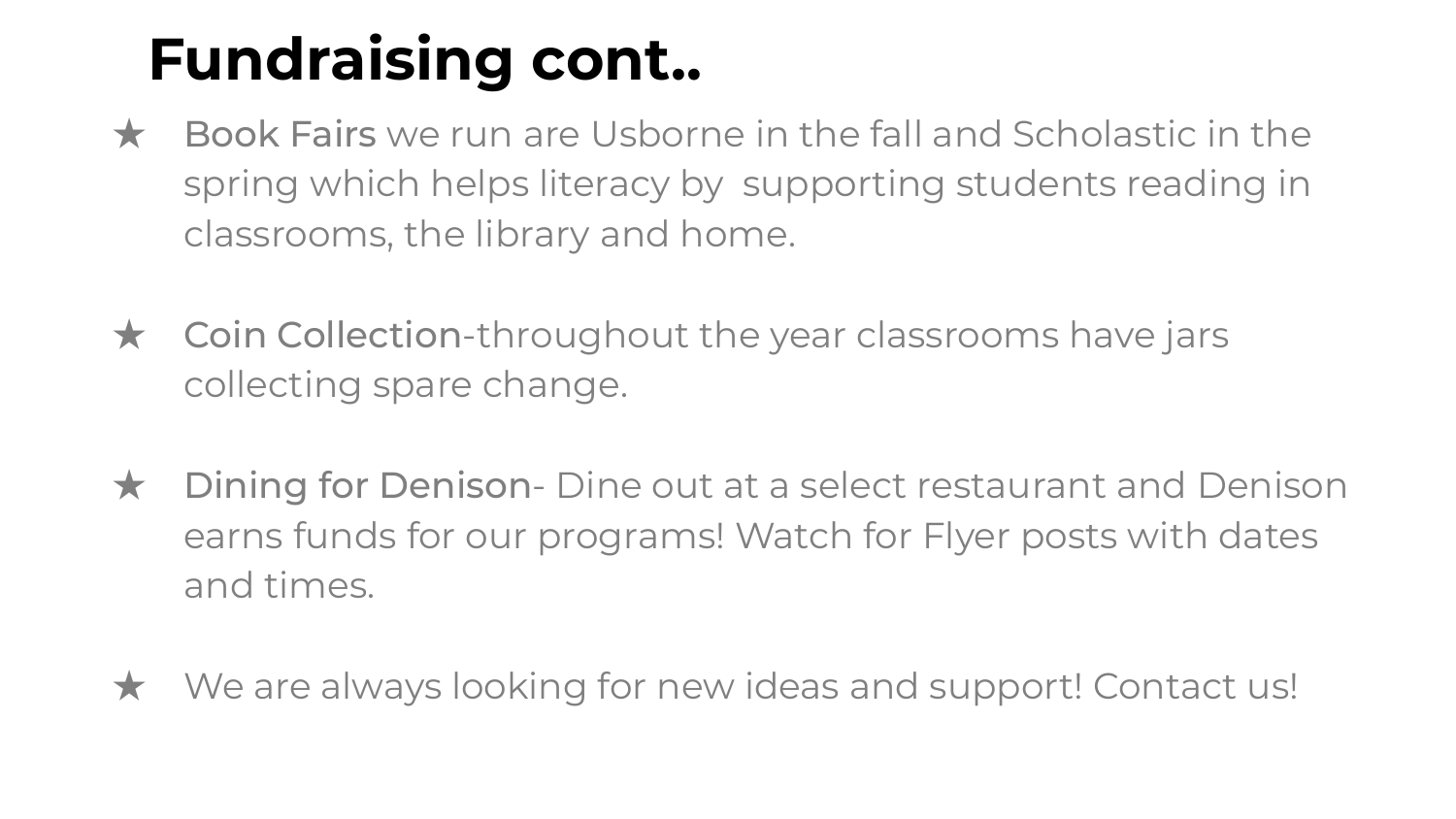### **Get setup to Donate:** Volunteer & Attend Meetings:

King Soopers Card or City Market <http://www.kingsoopers.com/>

#### <http://www.citymarket.com/>

\*\*Sign up to benefit our school with no additional cost to you via your King Soopers Card. School code: GQ371

Amazon Smile: Amazon will donate 0.5% . Select 'Families of Denison Montessori' as your selected charity at [www.smile.amazon.com](http://www.smile.amazon.com)

DPS volunteer Background check: [https://app.sterlingvolunteers.com/en/](https://app.sterlingvolunteers.com/en/Candidates/Account/Register) [Candidates/Account/Register](https://app.sterlingvolunteers.com/en/Candidates/Account/Register)

Paypal Donations: <https://bit.ly/DonateDenison> one time or recurring monetary, secure donation via Paypal online

American Furniture-2% of orders in person, [online](http://afw.com) or phone benefit us!. Code: DMS819 or Denison Montessori

Teacher Wish Lists: see what is needed in your child's class: <https://bit.ly/TeacherWishDenison>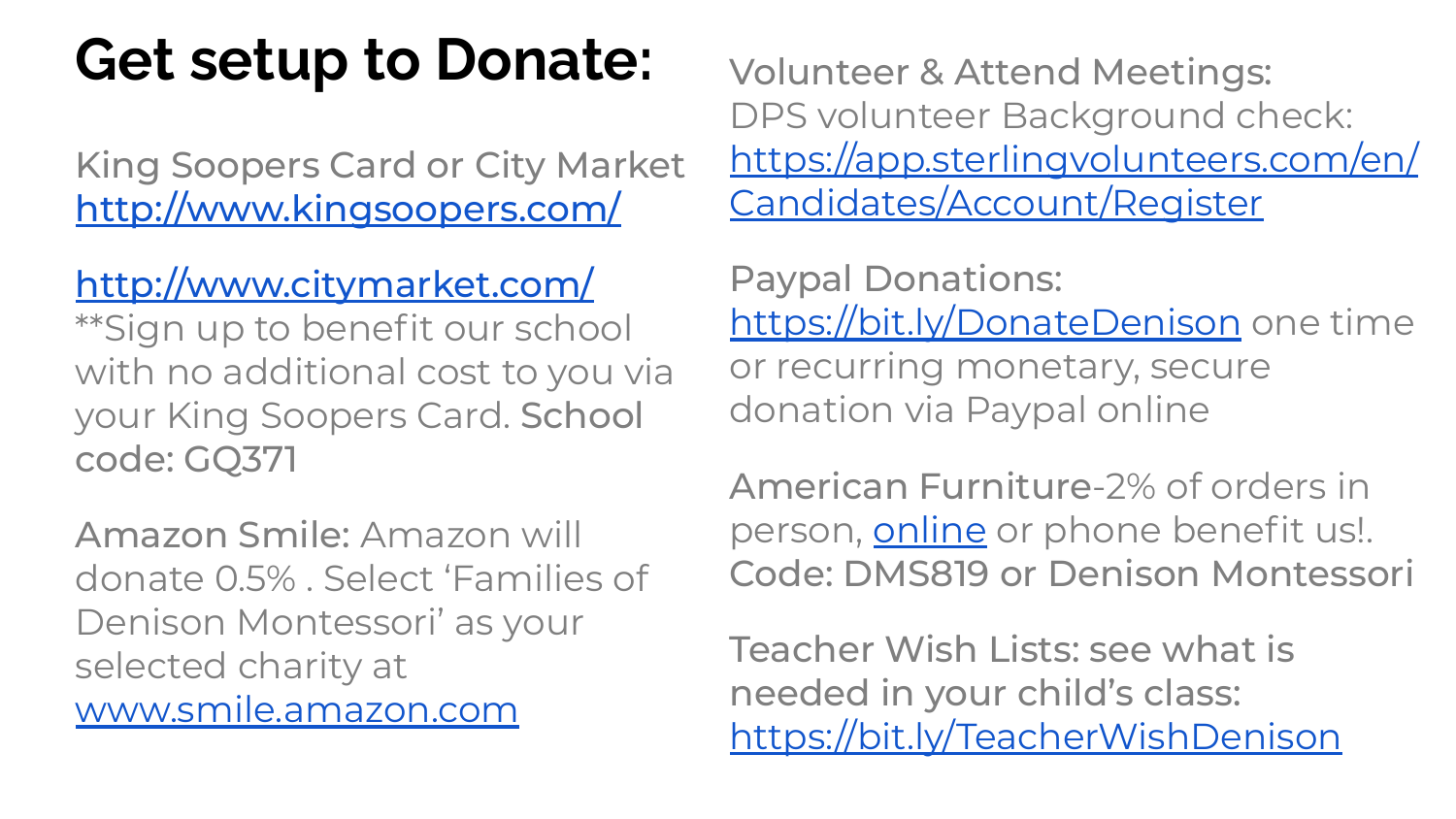## **Engagement**

Ways we strive for engagement within the community, staff, students, and their families.

- Outreach through flyer app
- Monthly community meetings
- Community events with social connections
- Collaboration between staff and FDM
- Website with happenings and Facebook posts on Denison page
- Surveys from parents, students and staff to better serve the school.
- Connecting with local businesses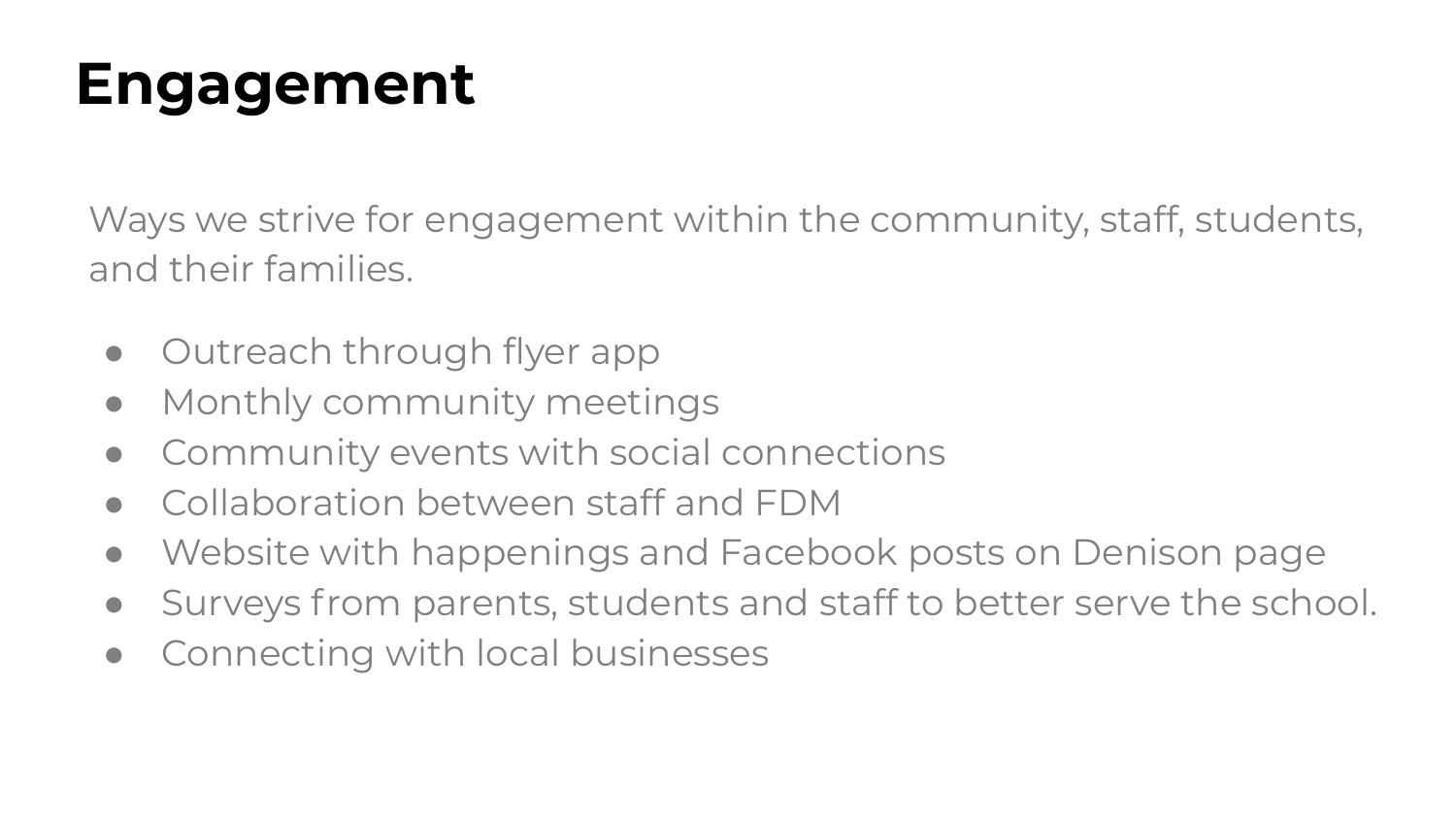#### **Gratitude**

- $\star$  Gratitude to our volunteers, the staff of the school, our community members, and our children.
- $\star$  We engage in reflection and express our gratitude for all of the efforts that all the volunteers made past and present to run this 501c3 PTO..
- $\star$  THANK YOU for participating in our presentation and for your time this evening.